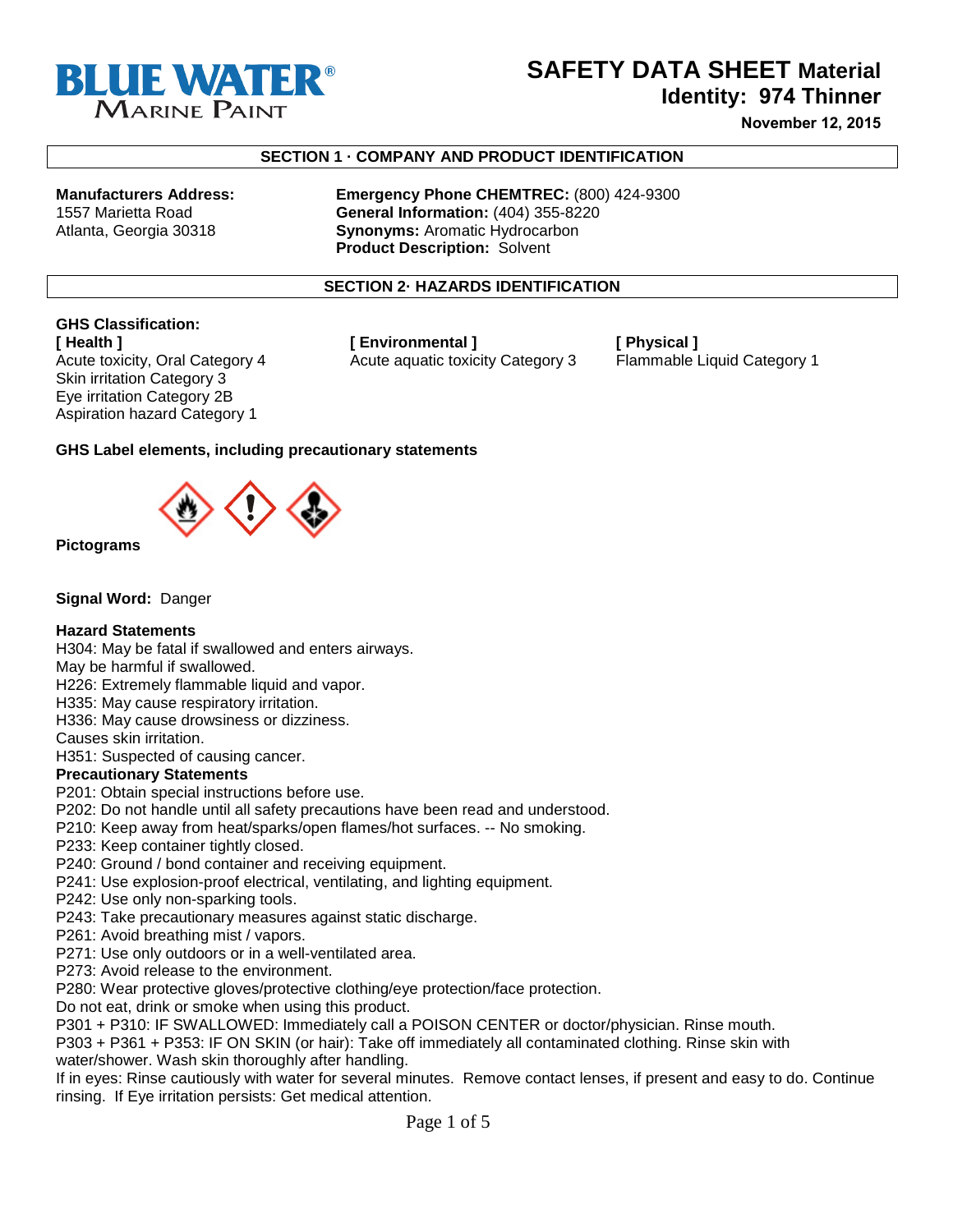

P304 + P340: IF INHALED: Remove person to fresh air and keep comfortable for breathing.

P308 + P313: IF exposed or concerned: Get medical advice/ attention.

P312: Call a POISON CENTER or doctor/physician if you feel unwell.

P331: Do NOT induce vomiting.

P332 + P313: If skin irritation occurs: Get medical advice/ attention.

P370 + P378: In case of fire: Use water fog, foam, dry chemical or carbon dioxide (CO2) to extinguish.

P403 + P235: Store in a well-ventilated place. Keep cool. Keep container tightly closed. P405: Store locked up.

P501: Dispose of contents and container in accordance with local regulations.

#### **SECTION 3 · COMPOSITION / INFORMATION ON INGREDIENTS**

| <b>CHEMICAL NAME</b>            | <b>CAS Number</b> | %WT |
|---------------------------------|-------------------|-----|
| Solvent Naphtha, Light Aromatic | 67472-95-6        | 100 |

#### **Hazardous Constituents Contained in Complex Substances Required for Disclosure**

| Cumene       | $98 - 82 - 8$ | $<$ 1 1 $<$ |
|--------------|---------------|-------------|
| Pseudocumene | $95 - 63 - 6$ | $32$        |
| Xylenes      | 1330-20-7     | 222         |

#### **SECTION 4 · FIRST AID MEASURES**

**Eyes:** Flush with large amounts of cool running water for at least 15 minutes with eyelids forced open. Seek immediate medical attention.

**Skin:** Remove contaminated clothing. Wash exposed skin with soap and water. Seek immediate medical attention. **Inhalation:** For excessive inhalation remove to fresh air. If breathing is difficult seek medical attention. **Ingestion:** DO NOT induce vomiting. Danger of aspiration of vomit into the lungs can cause serious damage and chemical pneumonitis. Seek immediate medical attention.

#### **SECTION 5 · FIRE FIGHTING MEASURES**

**Extinguishing Media:** To extinguish flames use water spray, dry chemical, carbon dioxide or fire fighting foam. . **Fire Fighting Procedures:** Cool exposed containers with water spray. Wear self-contained breathing apparatus (SCBA) operated in pressure demand mode and full bunker firefighter's protective clothing.

**Fire and Explosion Hazards:** Containers can rupture and explode under fire conditions due to pressure and vapor buildup. Heated vapors may form explosive mixture with air. Vapors may travel across the ground and reach an ignition source.

#### **SECTION 6 · ACCIDENTAL RELEASE and DISPOSAL MEASURES**

Ventilate the area and stop source of spill. Salvage and recycle as much material as possible. Eliminate sources of ignition. For small spills, use absorbent material such as towels or absorbent powders. Put all material into proper waste disposal container with lid tightly covered. Solvent soaked materials may spontaneously combust. For larger spills, dike spill, recover free liquid, collect with an electrically protected vacuum cleaner or by wet-brushing, and use absorbent material to dry area and then Rinse area with water. Put all material into appropriate waste containers. Avoid contaminating ground and surface water.

#### **SECTION 7 · STORAGE AND HANDLING**

**Precautions To Be Taken In Handling and Storage:** Avoid contact with product. Do not breath vapors. Always store in tightly sealed, and properly labeled original container. Store in a cool, dry well ventilated area, away from acute fire hazards. Use non-sparking tools. Bond and ground all equipment to prevent static discharge during transfer. **Other Precautions:** Keep container tightly closed in a dry and well-ventilated place. Containers which are opened must be carefully resealed and kept upright to prevent leakage.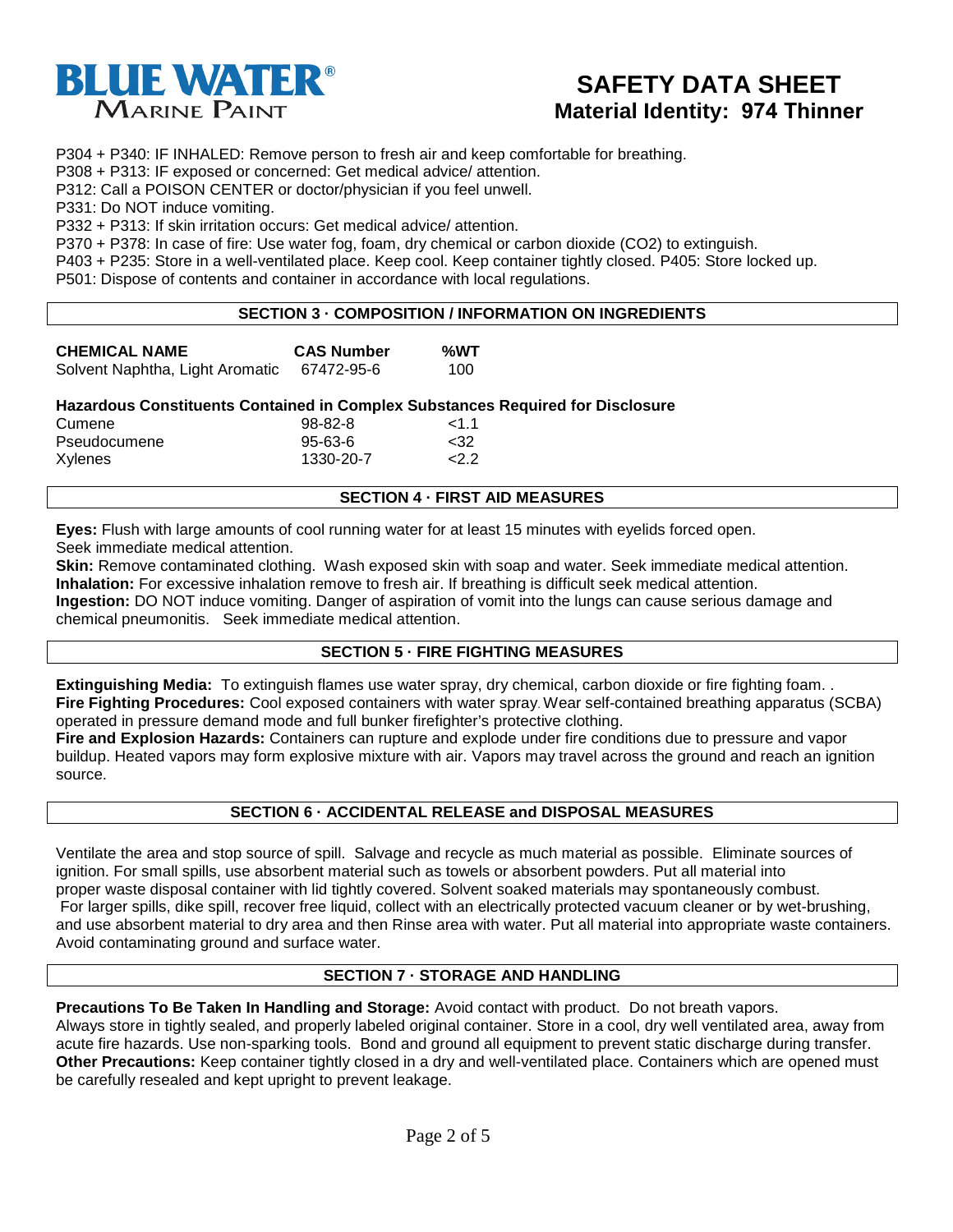

### **SECTION 8 · EXPOSURE CONTROLS AND PERSONAL PROTECTION**

**Engineering Controls:** Use explosion-proof ventilation equipment. Provide ventilation or other engineering controls to keep the airborne concentrations of vapor or mists below the applicable workplace exposure limits indicated below. The level of protection and types of controls will vary depending upon potential exposure conditions.

| <b>Exposure Limits:</b> | Solvent Naphtha, Light Aromatic | 100 ppm ACGIH 100 ppm OSHA |  |
|-------------------------|---------------------------------|----------------------------|--|
|                         | Cumene                          | 50 ppm ACGIH 50 ppm OSHA   |  |
|                         | Pseudocumene                    | 25 ppm ACGIH No OSHA data  |  |
|                         | Xvlene                          | 100 ppm ACGIH 150 ppm OSHA |  |

#### **Personal Protective Equipment (PPE):**

**Eyes:** Wear appropriate protective eyeglasses or chemical safety goggles as described by OSHA's eye and face protection regulations in 29 CFR 1910.133.

**Skin:** If prolonged or repeated skin contact is likely, wear appropriate protective gloves.

**Clothing:** Selection of protective clothing depends on work conditions.

**Respirators:** Where adequate ventilation is not available an approved respirator must be worn. Respirator selection, use and maintenance should be in accordance with the requirements of OSHA Respiratory Protection Standard, 29 CFR 1920.134. In confined areas, use a self-contained breathing apparatus.

**Other Equipment:** Adequate explosion proof ventilation to control airborne concentrations below the exposure limits. Eye wash station and drenching shower in close proximity to use are advised.

#### **SECTION 9· PHYSICAL AND CHEMICAL PROPERTIES**

**Flash Point:** 115 <sup>O</sup>F **Flammability Limits:** Lower 0.9 Upper 6.2 **Flammability Limits:** Lower 0.9 Upper 6.2 **Autoignition Temperature:** 905 <sup>O</sup>F **Flammability Gravity:** 0.87 - 0.89 **Autoignition Temperature:** 905 <sup>O</sup>F<br>**Boiling Point:** 322-340 <sup>O</sup>F **Melting Point:** No available data **Evaporation Rate (BuAc=1):** 0.27 **Vapor Pressure:** 2 mmHg **Vapor Pressure:** 2 mmHg<br>**Vapor Density (Air-1):** 4.2

**Volatile %: No available data Solubility in Water: Negligible** 

**Odor/Appearance:** Colorless liquid with slight aromatic odor.

#### **SECTION 10 · STABILITY AND REACTIVITY**

**Chemical Stability:** Stable under normal use and temperature conditions. **Conditions to Avoid:** Keep away from heat, flame and other potential ignition sources. **Materials to Avoid:** Strong acids, and oxidizers. **Decomposition Products:** When combusted, oxides of carbon and various hydrocarbons.

#### **SECTION 11 · TOXILOGICAL INFORMATION**

#### **Signs and Symptoms of Overexposure:**

**Skin:** Contact can cause redness, irritation and drying. Severity depends on the amount and duration of exposure. **Eyes:** Vapors may be irritating to the eyes. Liquid contact will cause stinging and tearing.

**Inhalation:** Excessive inhalation of high concentrations may be harmful. Mist or vapor can irritate the throat and lungs. Breathing this material may cause central nervous system depression.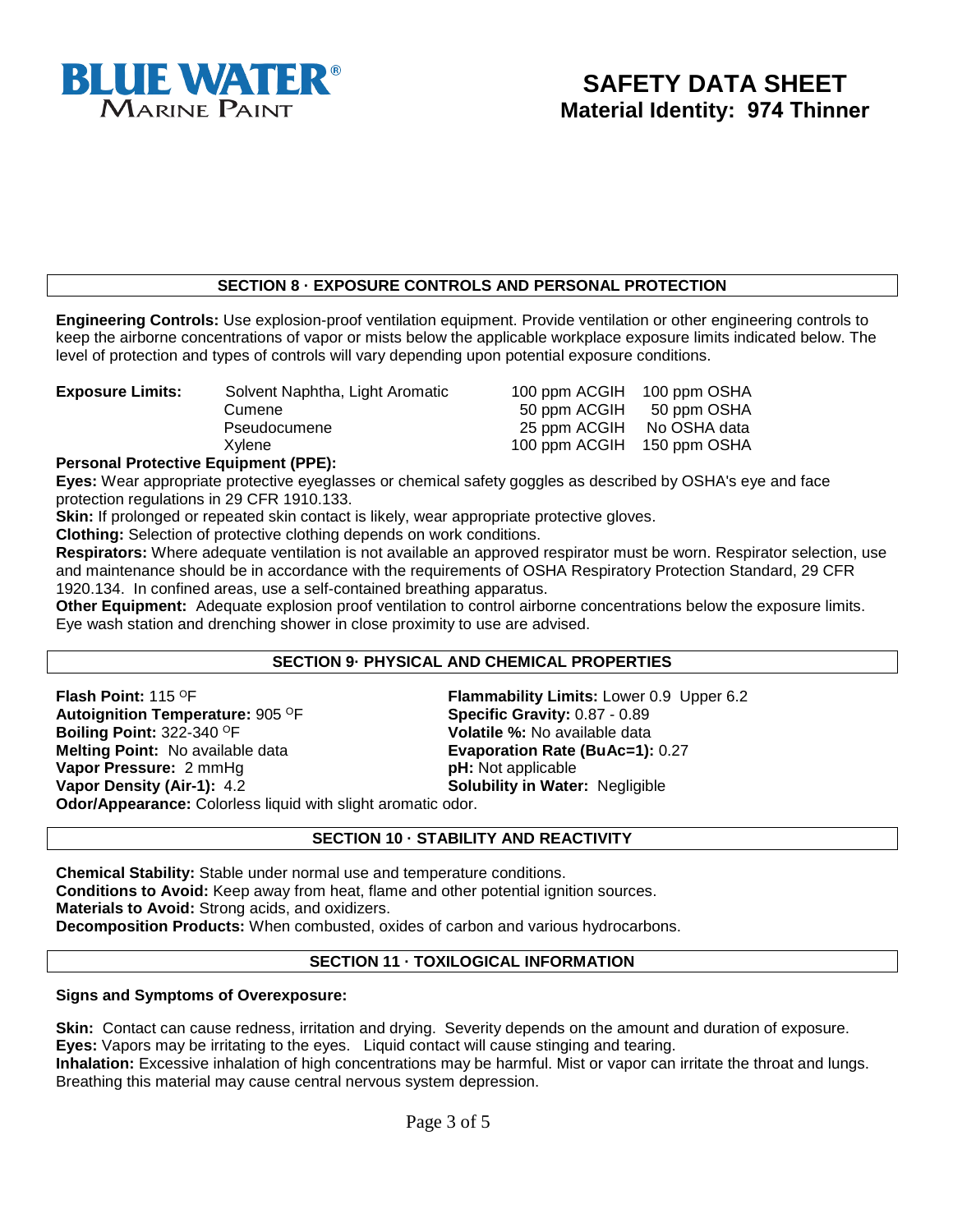

**Ingestion:** If swallowed this material may irritate the mucous membranes of the mouth throat and esophagus. Aspiration of this material into the lungs may result in damage or death.

**Acute oral toxicity:** Solvent Naphtha, Light Aromatic: LD50 >3000 mg/kg **Acute inhalation toxicity:** Solvent Naphtha, Light Aromatic: No available data **Acute dermal toxicity:** Solvent Naphtha, Light Aromatic: LD50 >3160 mg/kg

#### **SECTION 12 · ECOLOGICAL INFORMATION**

**ECOTOXICITY:** Expected to be toxic to aquatic organisms. May cause long-term adverse effects in the aquatic environment.

**Bio-accumulative potential:** Bioaccumulation of this product is unlikely. This product is readily biodegradable. **Mobility:** This product is moderately mobile in soil and likely to volatize from soil surface.

#### **SECTION 13 · DISPOSAL CONSIDERATIONS**

Chemical waste generators must determine whether a discarded chemical is classified as a hazardous waste. US EPA guidelines for the classification determination are listed in 40 CFR Parts 261.3. Additionally, waste generators must consult state and local hazardous waste regulations to ensure complete and accurate classification.

#### **SECTION 14 · TRANSPORTATION**

#### **U.S. DEPARTMENT OF TRANSPORTATION (Road or Rail):**

| <b>Proper Shipping Name:</b> | Petroleum distillates, n.o.s. |
|------------------------------|-------------------------------|
| <b>Hazard Class:</b>         | 3. Combustible                |
| <b>UN Number:</b>            | 1268                          |
| <b>Packaging Group:</b>      | Ш                             |

#### **SECTION 15 · REGULATORY INFORMATION**

### **US FEDERAL REGULATIONS**

#### **Comprehensive Environmental Response and Liability Act (CERCLA)**

This material is not subject to any special reporting under the requirements of the Comprehensive Environmental Response, Compensation and Liability Act (CERCLA). If appropriate, immediately report to the National Response Center (800/424-8802) as required by U.S.Federal Law. Also contact appropriate state and local regulatory agencies. The reportable quantity (RQ) for this material estimated at 4545 pounds.

**Toxic Substance Control Act (TSCA):** All components of this product are listed on the TSCA inventory list.

#### **SARA Section 311/312 (40 CFR 370) Hazard Categories:**

Delayed Health Hazard, Fire Hazard.

**SARA Section 313 (40 CFR 372) Hazard Categories:** This product contains the following toxic chemical(s) subject to reporting requirements:

**Clean Water Act:** None of the chemicals in this product are listed as Hazardous Substances under the CWA

**Clean Air Act:** None of the chemicals in this product are listed as Hazardous Substances under the CAA.